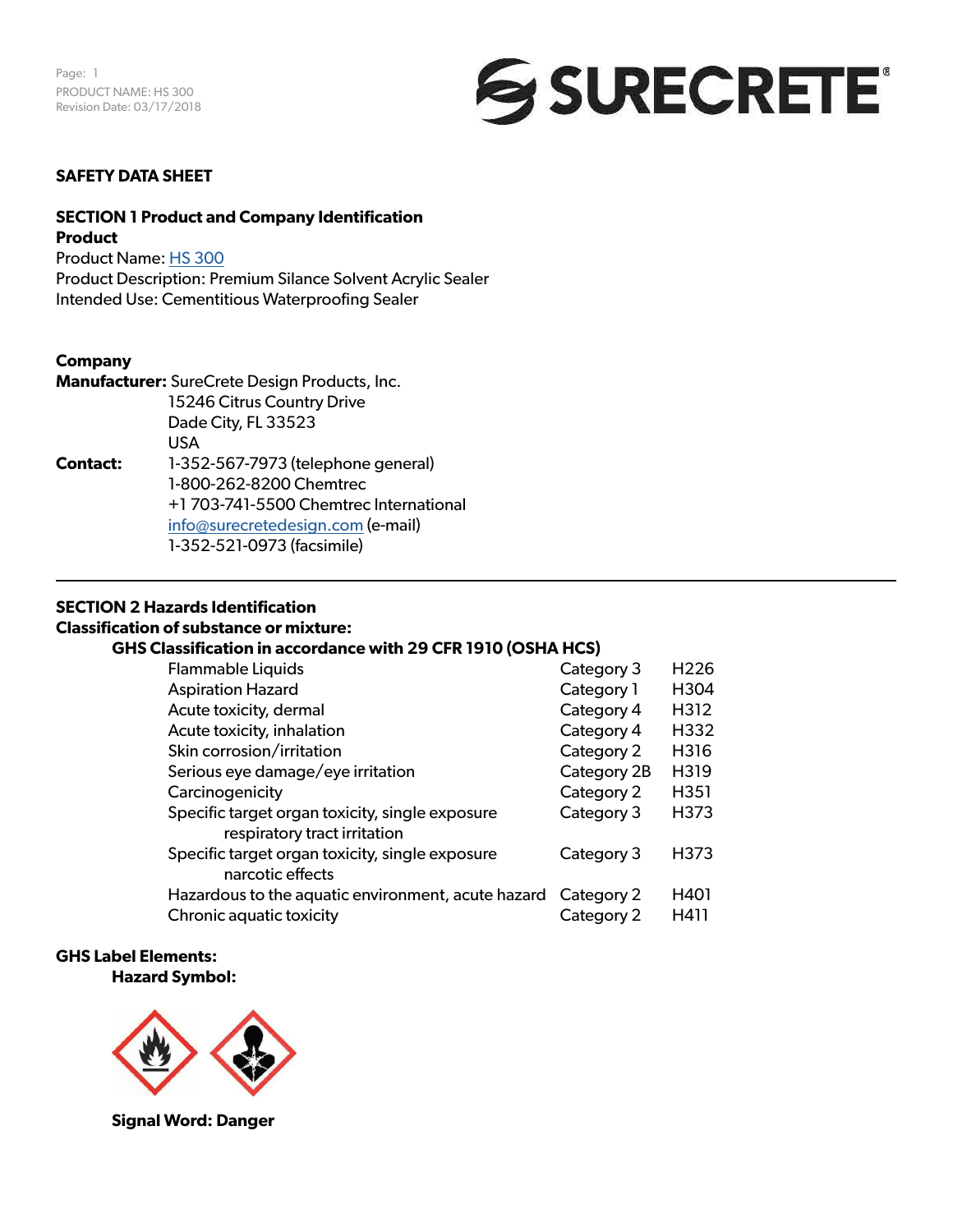Page: 2 PRODUCT NAME: HS 300 Revision Date: 03/17/2018



#### **Label Hazard Statements:**

H226: Flammable liquid and vapor.

- H304: May be fatal if swallowed and enters airways.
- H312 + H332: Harmful in contact with skin or inhaled.
- H 315: Causes skin irritation.
- H335: May cause respiratory irritation.
- H336: May cause drowsiness or dizziness.
- H351: Suspected of causing cancer.
- H373: May cause damage to organs through prolonged or repeated exposures.
- H411: Toxic to aquatic life with long lasting effects.

#### **Label Precautionary Statements:**

- P201: Obtain special instructions before use.
- P202: Do not handle until all safety precautions have been read and understood.
- P210: Keep away from heat/sparks/open flames/hot surfaces. -- No smoking.
- P233: Keep container tightly closed.
- P240: Ground / bond container and receiving equipment.
- P241: Use explosion-proof electrical, ventilating, and lighting equipment.
- P242: Use only non-sparking tools.
- P243: Take precautionary measures against static discharge.
- P260: Do not breathe dust/fume/gas/mist/vapors/ spray.
- P261: Avoid breathing mist / vapors.
- P264: Wash skin thoroughly after handling.
- P271: Use only outdoors or in a well-ventilated area.
- P272: Contaminated work clothing should not be allowed out of the workplace.
- P273: Avoid release to the environment.
- P280: Wear protective gloves/protective clothing/eye protection/face protection.
- P301 + P310: IF SWALLOWED: Immediately call a POISON CENTER or doctor/physician.
- P302 + P352: IF ON SKIN: Wash with plenty of soap and water.

P303 + P361 + P353: IF ON SKIN (or hair): Take off immediately all contaminated clothing. Rinse skin with water/shower.

- P304 + P340: IF INHALED: Remove person to fresh air and keep comfortable for breathing.
- P308 + P313: IF exposed or concerned: Get medical advice/ attention.
- P312: Call a POISON CENTER or doctor/physician if you feel unwell.
- P331: Do NOT induce vomiting.
- P332 + P313: If skin irritation occurs: Get medical advice/ attention.
- P370 + P378: In case of fire: Use water fog, foam, dry chemical or carbon dioxide (CO2) to extinguish.
- P391: Collect spillage.
- P403 + P235: Store in a well-ventilated place. Keep cool.
- P405: Store locked up.
- P501: Dispose of contents and container in accordance with local regulations.

#### **Physical / Chemical Hazards**

Material can accumulate static charges which may cause an ignition. Material can release vapors that readily form flammable mixtures. Vapor accumulation could flash and/or explode if ignited.

#### **Health Hazards**

May be irritating to the respiratory tract - effects are reversible. Repeated exposure may cause skin dryness or cracking. Mildly irritating to skin. May be irritating to the eyes, nose, throat, and lungs. May cause central nervous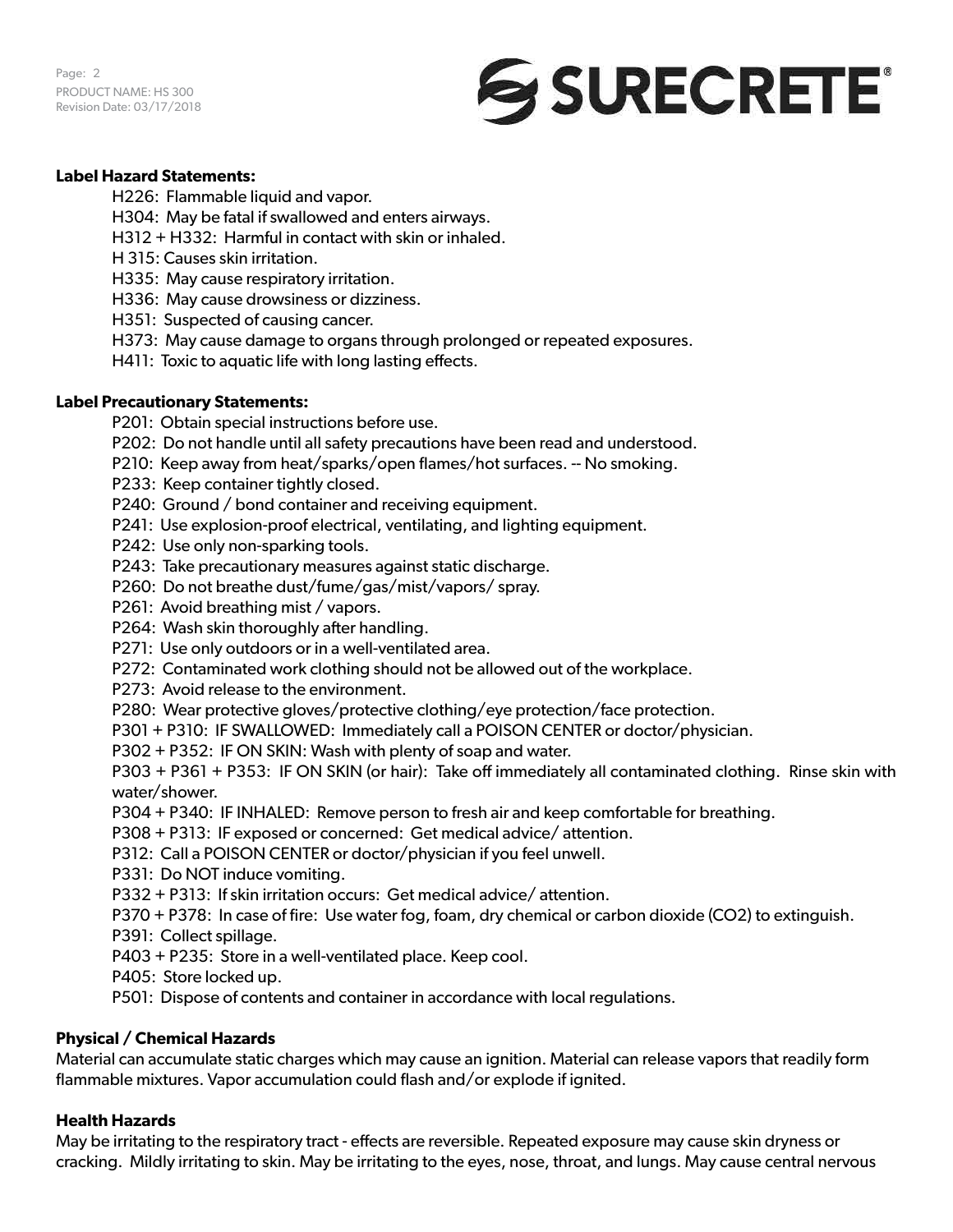

#### system depression.

#### **Environmental Hazards**

Expected to be toxic to aquatic organisms. May cause long-term adverse effects in the aquatic environment.

#### **Hazard Ratings**

|             | health | flammability | reactivity |
|-------------|--------|--------------|------------|
| <b>HMIS</b> |        |              |            |
| <b>NEDA</b> |        |              |            |

#### **SECTION 3 Composition / Information on Ingredients**

This material is regulated as a mixture

| Ingredient                                          | CAS#          | EC#       | % (by weight)     |
|-----------------------------------------------------|---------------|-----------|-------------------|
| <b>Hazardous</b>                                    |               |           |                   |
| Xylene                                              | 1330-20-7     | 215-535-7 | $23 - 39%$        |
| Ethylbenzene                                        | 100-41-4      | <b>NE</b> | $\overline{$ -14% |
| Solvent Naphtha (petroleum), light aromatic         | 64742-95-6    | 265-192-2 | < 22%             |
| Cumene                                              | 98-82-8       | <b>NE</b> | $\leq 22\%$       |
| Psuedocumene(1,2,4-Trimethylbenzene)                | $95 - 63 - 6$ | <b>NE</b> | <7%               |
| Naphtha (petroleum), heavy alkylate                 | 64741-65-7    | <b>NE</b> | $<$ 4%            |
| Isooctyl trimethoxy silane/i-octyltrimethoxysilanes | 34396-03-7    | <b>NE</b> | < 6%              |
| <b>Non Hazardous</b>                                |               |           |                   |
|                                                     | Trade secret  |           | $<$ 35%           |

The exact percentage (concentration) of composition has been withheld as a trade secret.

#### **SECTION 4 First Aid Measures**

**Inhalation:** Remove from further exposure. For those providing assistance, avoid exposure to yourself or others. Use adequate respiratory protection. If respiratory irritation, dizziness, nausea, or unconsciousness occurs, seek immediate medical assistance. If breathing has stopped, assist ventilation with a mechanical device or use mouth-tomouth resuscitation.

**Skin Contact:** Wash contact areas with soap and water. Remove contaminated clothing. Launder contaminated clothing before reuse.

**Eye Contact:** Flush thoroughly with water. If irritation occurs, get medical assistance.

**Ingestion:** Seek immediate medical attention. Do not induce vomiting. If vomiting occurs, keep head low so that stomach content does not get into the lungs.

**Note to Physician:** If ingested, material may be aspirated into the lungs and cause chemical pneumonitis. Treat appropriately.

#### **SECTION 5 Fire Fighting Measures**

Appropriate Extinguishing Media: Foam, CO<sub>2</sub>, Dry chemical, water spray or fog.

**Inappropriate Extinguishing Media:** Solid streams of water.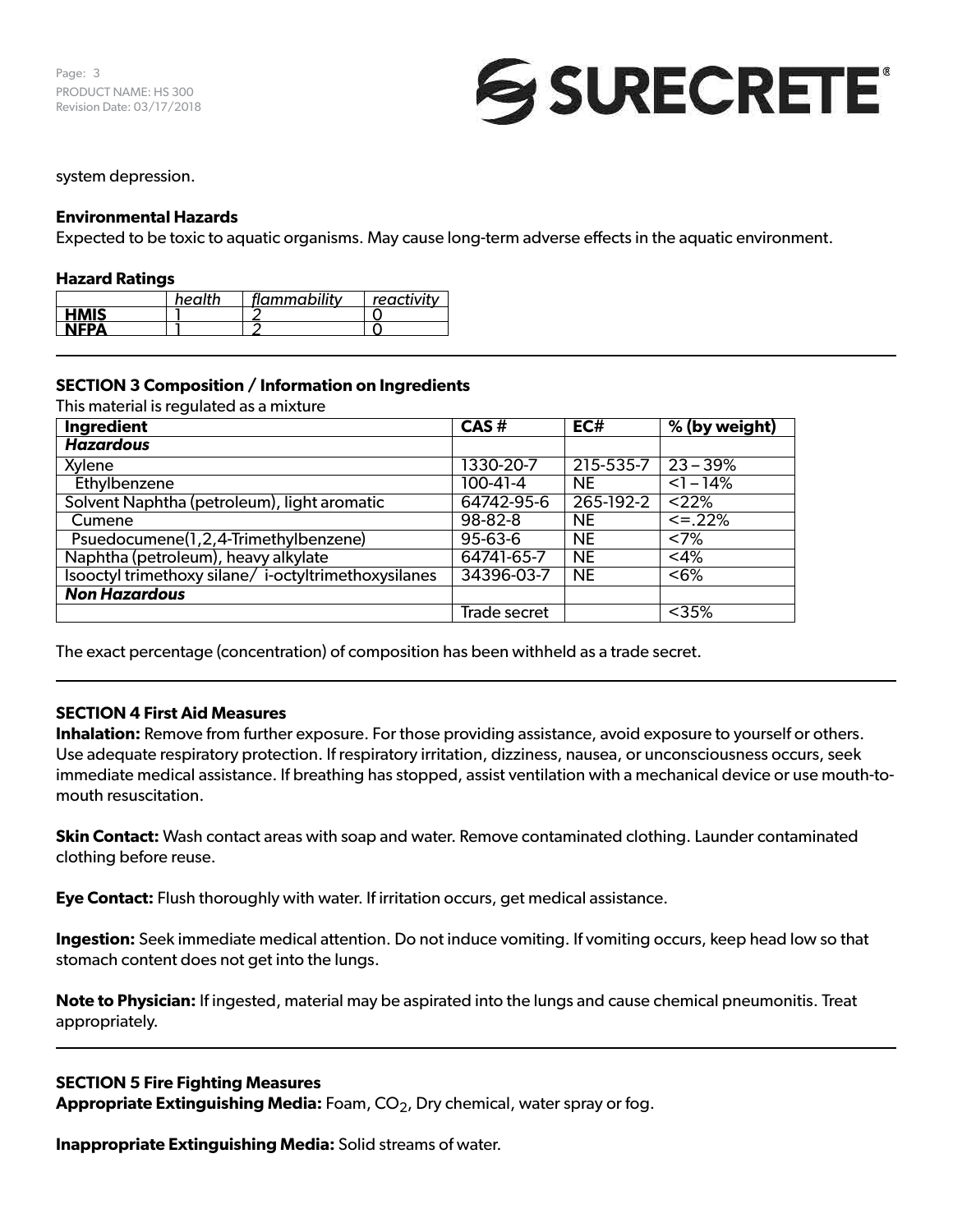Page: 4 PRODUCT NAME: HS 300 Revision Date: 03/17/2018



**Fire Fighting Instructions:** Evacuate area. Prevent runoff from fire control or dilution from entering streams, sewers, or drinking water supply. Firefighters should use standard protective equipment and in enclosed spaces, selfcontained breathing apparatus (SCBA). Use water spray to cool fire exposed surfaces and to protect personnel.

**Unusual Fire Hazards:** Vapors are flammable and heavier than air. Vapors may travel across the ground and reach remote ignition sources causing a flashback fire danger. Hazardous material. Firefighters should consider protective equipment indicated in Section 8.

**Hazardous Combustion Products:** Incomplete combustion products, Smoke, Fume, Oxides of carbon.

#### **Flammability Properties**

Flash Point: 24°C (74°F) Flammable Limits (Approximate volume % in air): LEL: 1 UEL: 7 Auto ignition Temperature: 529°C (984°F)

#### **SECTION 6 Accidental Release Measures**

**Personal Precautions, Protective Equipment, Emergency Procedures:** Keep unnecessary personnel away. Local authorities should be advised if significant spills cannot be contained. Keep upwind. Keep out of low areas. Ventilate closed spaces before entering. Do not touch damaged containers or spilled material unless wearing appropriate protective clothing. See Section 8 of the SDS for Personal Protective Equipment.

**Methods and Materials for Containment and Clean-up:** Eliminate all ignition sources (no smoking, flares, sparks or flames in immediate area). Extinguish all flames in the vicinity. Keep combustibles (wood, paper, oil, etc.) away from spilled material.

*Large Spills:* Stop the flow of material, if this is without risk. Dike the spilled material, where this is possible.

*Small Spills:* Use a non-combustible material like vermiculite, sand or earth to soak up the product and place into a container for later disposal. Cover with plastic sheet to prevent spreading. Collect spillage. Following product recovery, flush area with water. Prevent product from entering drains. Do not allow material to contaminate ground water system. Clean surface thoroughly to remove residual contamination. Wipe up with absorbent material (e.g. cloth, fleece). Never return spills in original containers for reuse. Prevent entry into waterways, sewers, basements or confined areas. Stop leak if you can do so without risk. This material is a water pollutant and should be prevented from contaminating soil or from entering sewage and drainage systems and bodies of water. Dike the spilled material, where this is possible. Eliminate all ignition sources (no smoking, flares, sparks, or flames in immediate area). Absorb spill with vermiculite or other inert material, then place in a container for chemical waste. Clean surface thoroughly to remove residual contamination. Should not be released into the environment. Do not allow material to contaminate ground water system. Prevent product from entering drains.

#### **SECTION 7 Handling and Storage**

**Handling:** Eliminate sources of ignition. Avoid spark promoters. Ground/bond container and equipment. These alone may be insufficient to remove static electricity. Wear personal protective equipment. Do not breathe gas/ fumes/vapor/spray. Avoid contact with eyes, skin, and clothing. Do not taste or swallow. Avoid prolonged exposure. Use only with adequate ventilation. Wash thoroughly after handling. The product is extremely flammable, and explosive vapor/air mixtures may be formed even at normal room temperatures. DO NOT handle, store or open near an open flame, sources of heat or sources of ignition. Protect material from direct sunlight. Take precautionary measures against static discharges. All equipment used when handling the product must be grounded. Use non-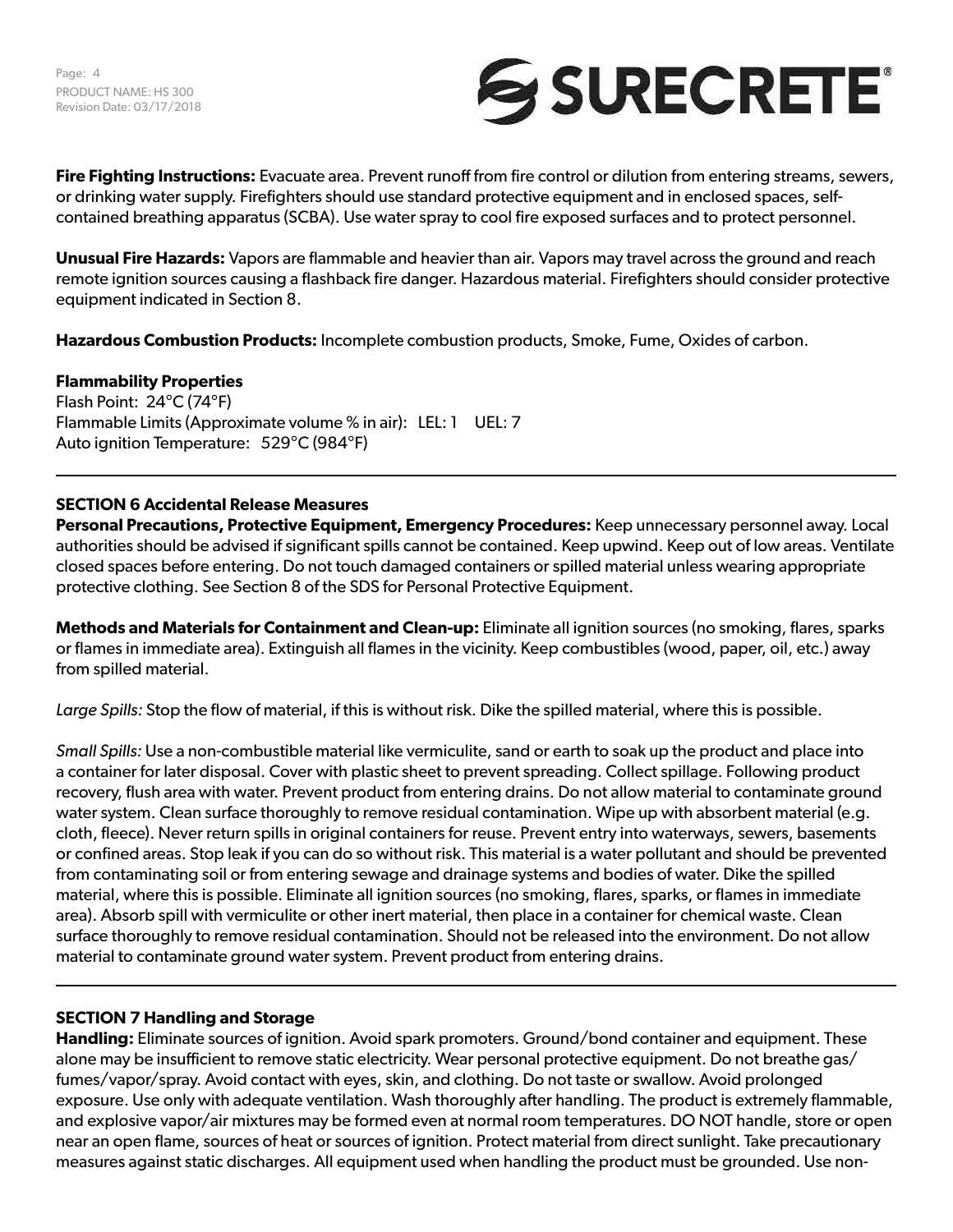

sparking tools and explosion-proof equipment. When using, do not eat, drink or smoke. Avoid release to the environment.

**Storage:** Flammable liquid storage. Do not handle or store near an open flame, heat or other sources of ignition. This material can accumulate static charge which may cause spark and become an ignition source. The pressure in sealed containers can increase under the influence of heat. Keep container tightly closed in a cool, well-ventilated place. Keep away from food, drink and animal feeding stuffs. Keep out of the reach of children.

# **SECTION 8 Exposure Control / Personal Protection**

**Engineering Measures:** Air contaminant levels should be controlled below the PEL or TLV for this product (see Exposure Guidelines).

#### **Exposure limit values:**

| <b>Component</b>                            |             | Value / Source                     |                      |                   |
|---------------------------------------------|-------------|------------------------------------|----------------------|-------------------|
| Cumene                                      | <b>TWA</b>  | $\sqrt{245}$ mg/m <sup>3</sup>     | $50$ ppm             | <b>OSHAZI</b>     |
| Cumene                                      | <b>TWA</b>  | No data available                  | $50$ ppm             | <b>ACGIH</b>      |
| Pseudocumene (1,2,4-Trimethylbenzene)       | <b>TWA</b>  | No data available                  | 25 ppm               | <b>ACGIH</b>      |
| Solvent Naphtha (Petroleum), Light Aromatic | <b>TWA</b>  | $\frac{100 \text{ mg}}{\text{m}}$  | $\overline{19}$ ppm  | <b>ExxonMobil</b> |
| Xylene                                      | <b>PEL</b>  | $435 \,\mathrm{mg/m^3}$            | $100$ ppm            | <b>OSHAZI</b>     |
| Xylene                                      | <b>TWA</b>  | $\overline{435}$ mg/m <sup>3</sup> | $100$ ppm            | <b>ACGIH</b>      |
| <b>Xylene</b>                               | <b>STEL</b> | No data available                  | $\overline{150}$ ppm | <b>ACGIH</b>      |
| Ethylbenzene                                | <b>PEL</b>  | $435 \,\mathrm{mg/m^3}$            | $\overline{10}0$ ppm | <b>OSHAZI</b>     |
| Ethylbenzene                                | <b>TWA</b>  | No data available                  | 20 ppm               | <b>ACGIH</b>      |

**Occupational exposure controls:** The level of protection and types of controls necessary will vary depending upon potential exposure conditions. Control measures to consider:

- Adequate ventilation should be provided so that exposure limits are not exceeded.
- Use explosion-proof ventilation equipment.

#### **Personal Protective Equipment**

*Respiratory protection:* Wear suitable NIOSH approved respirator when ventilation is inadequate. *Hand protection:* Chemically compatible gloves.

*Eye protection:* Wear safety glasses. If splash potential exists, wear full face shield or chemical goggles. *Skin protection:* Safety glasses with side shields or full face shield.

*Hygiene measures:* Observe good industrial hygienic practices. Frequently launder or discard proactive clothing, equipment.

**Environmental exposure controls:** Emissions from work process equipment should be checked against requirements of appropriate environmental protection legislation.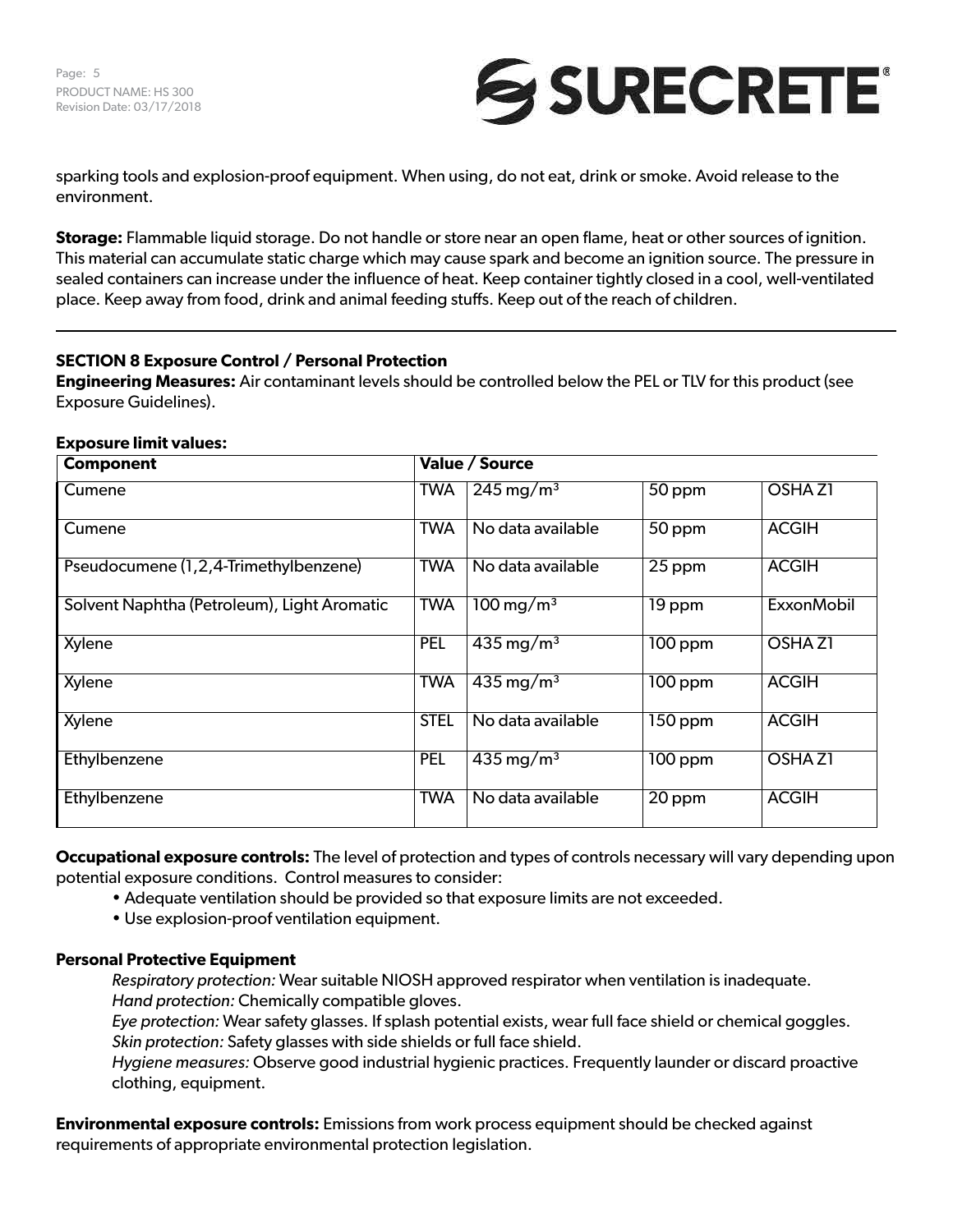Page: 6 PRODUCT NAME: HS 300 Revision Date: 03/17/2018



# **SECTION 9 Physical and Chemical Properties**

#### **General**

Appearance: Colorless liquid. Physical state: Liquid. Form: Liquid. Color: Colorless. Odor: Aromatic. Solvent-like. Odor threshold: Not available.

#### **Safety Data**

pH: Not available. Melting point/freezing point: -15 °F (-26.1 °C) Initial boiling point and boiling range: 282 °F (139 °C) Flash point: 74 °F (24°C) Evaporation rate: Not available. Flammability (solid, gas) Not available. Flammability limit – lower: 1 % Flammability limit – upper: 7 % Explosive limit - lower (%) Not available. Explosive limit - upper (%) Not available. Vapor pressure: Not available. Vapor density Relative density: Not available. Solubility (water): Very slightly soluble. Partition coefficient: Not available. Auto-ignition temperature: 985 °F (529 °C) Decomposition temperature: Not available. Viscosity Not available. VOC: <600 g/L.

#### **SECTION 10 Stability and Reactivity**

**Stability:** Stable under normal conditions.

**Reactivity:** Not available.

**Conditions to avoid:** Heat, flames and sparks. Ignition sources. Contact with incompatible materials. Do not pressurize, cut, weld, braze, solder, drill, grind or expose empty containers to heat, flame, sparks, static electricity, or other sources of ignition; they may explode and cause injury or death.

**Materials to avoid:** Strong oxidizing agents. Reducing agents. Acids. Alkalis.

**Hazardous decomposition products:** Hazardous gases and vapors produced in fire are oxides of carbon.

**Hazardous polymerization:** Does not occur.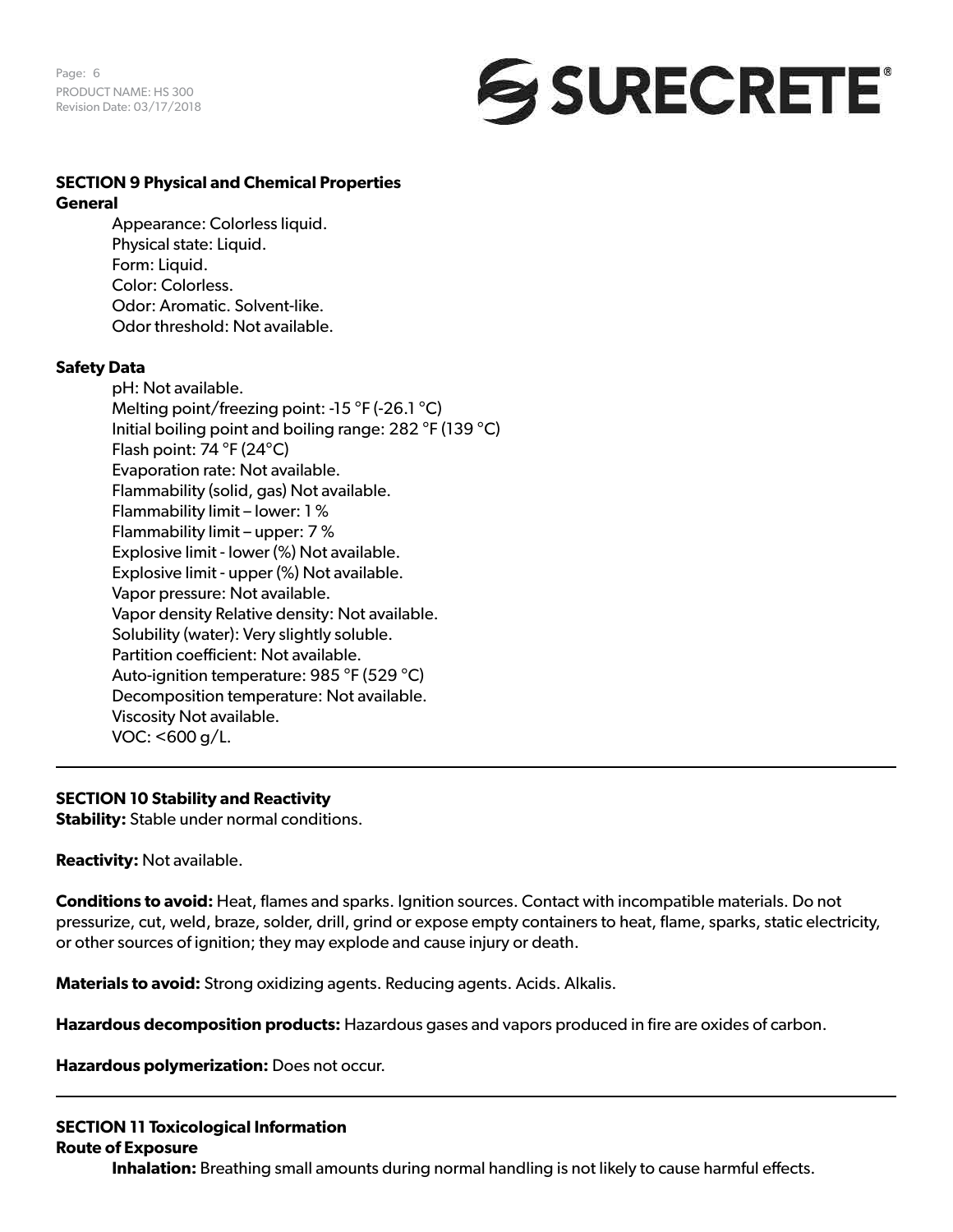

Breathing large amounts may cause depression of the central nervous system, nausea, headache, dizziness, drowsiness or unconsciousness.

**Eye Contact:** Exposure may cause serious eye irritation, including itching, burning, redness, and tearing. **Ingestion:** Ingestion may result in headache, dizziness or drowsiness. Aspiration may cause chemical pneumonitis or pulmonary edema.

**Skin Contact:** Exposure causes skin irritation or drying. Prolonged exposure may cause dermatitis or skin cracking.

#### **Component Information**

| <b>Chemical Name</b>                            | Oral LD50        | <b>Dermal LD50</b>      | <b>Inhalation LC50</b>                            |
|-------------------------------------------------|------------------|-------------------------|---------------------------------------------------|
| Petroleum naphtha, light aromatic<br>64742-95-6 | 8400 mg/kg (Rat) | $>$ 2000 mg/kg (Rabbit) | $\vert$ > 5.2 mg/L, 3400 ppm (Rat) $\vert$<br>4 h |
| 1,2,4-Trimethylbenzene<br>95-63-6               | 5000 mg/kg (Rat) | No data available       | 18 mg/L $(Rat)$<br>4 h                            |
| Xylene<br>1330-20-7                             | 4300 mg/kg (Rat) | $>$ 1700 mg/kg (Rabbit) | 47.6 g/L, 5000 ppm (Rat)<br>4 h                   |
| Cumene<br>98-82-8                               | 1400 mg/kg (Rat) | $>$ 3160 mg/kg (Rabbit) | 39 mg/L (Rat)<br>4 h                              |

#### **Chronic effects:**

*Mutagenicity:* May cause genetic defects. *Carcinogenicity:* May cause cancer.

# **SECTION 12 Ecological Information**

**Eco toxicity:** Toxic to aquatic life with long-lasting effects.

### **Toxicity to Fish**

| <b>Chemical Name</b>                 | <b>CAS No</b> | <b>Species</b>                                                                                                                                                | $LC50$ (mg/L)                                                                             | <b>Exposure (Method)</b>                                                                                     |
|--------------------------------------|---------------|---------------------------------------------------------------------------------------------------------------------------------------------------------------|-------------------------------------------------------------------------------------------|--------------------------------------------------------------------------------------------------------------|
| Petroleum naphtha,<br>light aromatic | 64742-95-6    | Oncorhynchus mykiss                                                                                                                                           | 9.22                                                                                      | 96h                                                                                                          |
| 1,2,4-Trimethylbenzene               | $95 - 63 - 6$ | Pimephales promelas                                                                                                                                           | 7.72                                                                                      | 96 h (flow-through)                                                                                          |
| Xylene                               | 1330-20-7     | Pimephales promelas<br>Pimephales promelas<br>Oncorhynchus mykiss<br>Lepomis macrochirus<br>Lepomis macrochirus<br>Lepomis macrochirus<br>Poecilia reticulata | 13.40<br>23.53-29.97<br>2.66-4.09<br>19.00<br>13.10-16.50<br>$7.71 - 9.59$<br>30.26-40.75 | 96 h (flow-through)<br>96 h (static)<br>96 h<br>96h<br>96 h (flow-through)<br>96 h (static)<br>96 h (static) |
| Cumene                               | 98-82-8       | Pimephales promelas<br>Oncorhynchus mykiss<br>Oncorhynchus mykiss<br>Poecilia reticulata                                                                      | $6.04 - 6.61$<br>4.80<br>2.70<br>5.10                                                     | 96 h (flow-through)<br>96 h (flow-through)<br>96 h (semi-static)<br>96 h (semi-static)                       |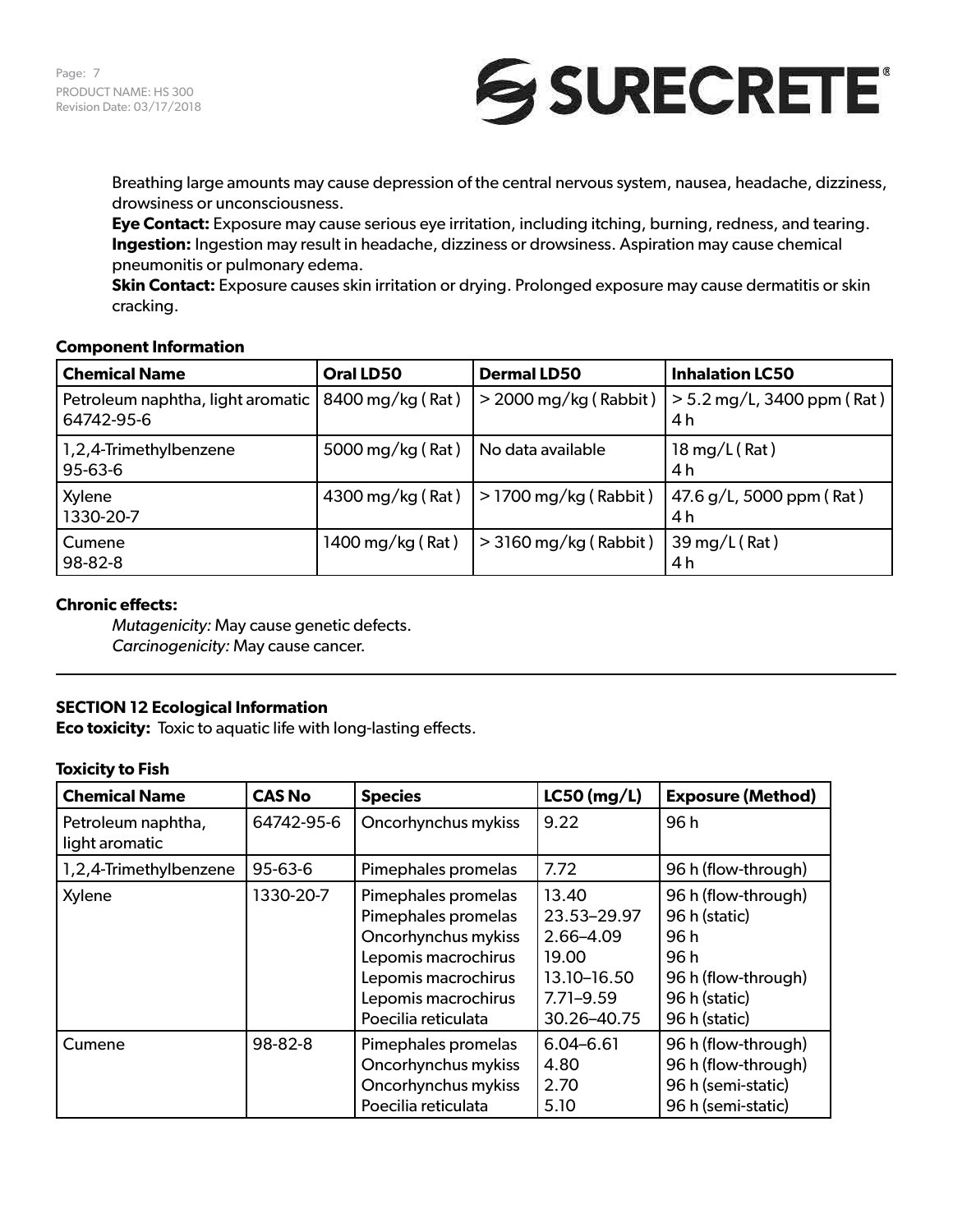# SURECRETE®

# **Toxicity to Algae/Aquatic Plants, Microorganisms and Crustacea**

| <b>Chemical Name</b>                 | <b>CAS No</b> | Algae/aquatic plants<br><b>EC50</b>                | <b>Microorganisms</b><br><b>EC50</b>                                       | Crustacea EC50                                                                |
|--------------------------------------|---------------|----------------------------------------------------|----------------------------------------------------------------------------|-------------------------------------------------------------------------------|
| Petroleum naphtha,<br>light aromatic | 64742-95-6    | Pseudokirchneriella sub-<br>capitata 3.1 mg/L 72 h | No data available                                                          | Daphnia magna<br>6.14 mg/L 48 h                                               |
| 1,2,4-Trimethylbenzene               | $95 - 63 - 6$ | No data available                                  | No data available                                                          | Daphnia magna<br>3.60 mg/L 48 h                                               |
| Xylene                               | 1330-20-7     | Pseudokirchneriella sub-<br>capitata 72 mg/L 14 d  | 0.0084 mg/L 24 h                                                           | Daphnia magna<br>3.82 mg/L 48 h<br><b>Gammarus lacustris</b><br>0.6 mg/L 48 h |
| Cumene                               | 98-82-8       | Pseudokirchneriella sub-<br>capitata 2.6 mg/L 72 h | $0.89$ mg/L 5 min<br>1.10 mg/L 15 min<br>1.48 mg/L 30 min<br>172 mg/L 24 h | Daphnia magna<br>7.9-14.1 mg/L 48 h                                           |

**Persistence and degradability:** No data available.

**Bio accumulative potential:** No data available.

#### **Mobility**

| <b>Chemical Name</b>              | <b>CAS No</b> | <b>Partition Coefficient (log POW)</b> |
|-----------------------------------|---------------|----------------------------------------|
| Petroleum naphtha, light aromatic | 64742-95-6    | 3.42                                   |
| 1,2,4-Trimethylbenzene            | $95 - 63 - 6$ | 3.63                                   |
| Xylene                            | 1330-20-7     | $2.77 - 3.15$                          |
| Cumene                            | 98-82-8       | 3.55                                   |

**Other adverse effects:** None known.

#### **SECTION 13 Disposal Considerations**

**Disposal instructions:** Dispose in accordance with all applicable regulations. This material and its container must be disposed of as hazardous waste. Dispose of this material and its container to hazardous or special waste collection point. Incinerate the material under controlled conditions in an approved incinerator. Do not allow this material to drain into sewers/water supplies. Do not contaminate ponds, waterways or ditches with chemical or used container.

**Local disposal regulations:** Dispose of in accordance with local regulations.

**Hazardous waste code:** D001 / Waste Flammable material with a flash point <140 °F.

**Waste from residues / unused products:** Dispose in accordance with all applicable regulations.

**Contaminated packaging:** Since emptied containers may retain product residue, follow label warnings even after container is emptied.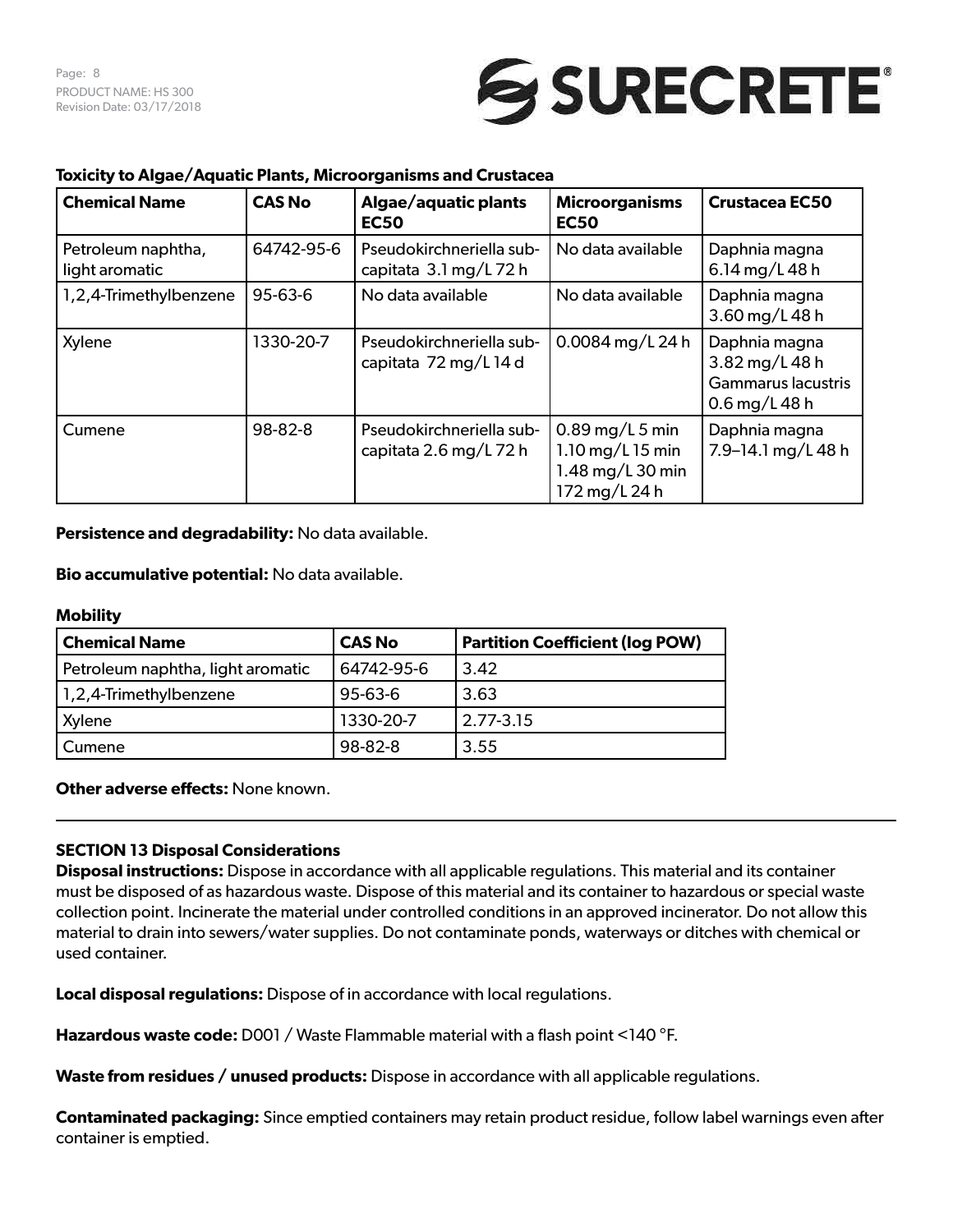Page: 9 PRODUCT NAME: HS 300 Revision Date: 03/17/2018



| Chemical Name | CAS No    | <b>RCRA Listing</b> | RCRA – Basis for Listing       |
|---------------|-----------|---------------------|--------------------------------|
| Xylene        | 1330-20-7 | $ U239\rangle$      | Included in waste stream: F039 |
| l Cumene      | 98-82-8   | U055                |                                |

**State of California:** This product contains substances that are listed with the state of California as hazardous wastes.

| <b>Chemical Name</b> | CAS No  | California Hazardous Waste Status     |
|----------------------|---------|---------------------------------------|
| Xylene               |         | $\vert$ 1330-20-7   Toxic / Ignitable |
| Cumene               | 98-82-8 | Toxic / Ignitable                     |

#### **Section 14 Transport Information**

**DOT**

**UN number:** UN1263 **UN proper shipping name:** Paint related material **Class:** 3 **Packing group:** II **Special precautions for user:** Not available.

#### **IATA**

**UN number:** UN1263 **UN proper shipping name:** Paint related material **Class:** 3 **Packing group:** II **Environmental hazards:** No. **Special precautions for user:** Not available.

#### **IMDG**

**UN number:** UN1263 **UN proper shipping name:** Paint related material **Class:** 3 **Packing group:** II **Environmental hazards Marine pollutant:** No. **Special precautions for user:** Not available.

# **SECTION 15 Regulatory Information**

**US federal regulations:** This product is hazardous according to OSHA 29 CFR 1910.1200. All components are on the U.S. EPA TSCA Inventory List.

#### **TSCA Section 12(b) Export Notification (40 CFR 707, Subpt. D):** Not regulated.

#### **OSHA Specifically Regulated Substances (29 CFR 1910.1001-1050):**

Benzene [as part of xylene] (CAS 71-43-2) Cumene (CAS 98-82-8) Cancer, Central nervous system, Blood, Aspiration, Skin, Eye, Respiratory tract irritation, Flammability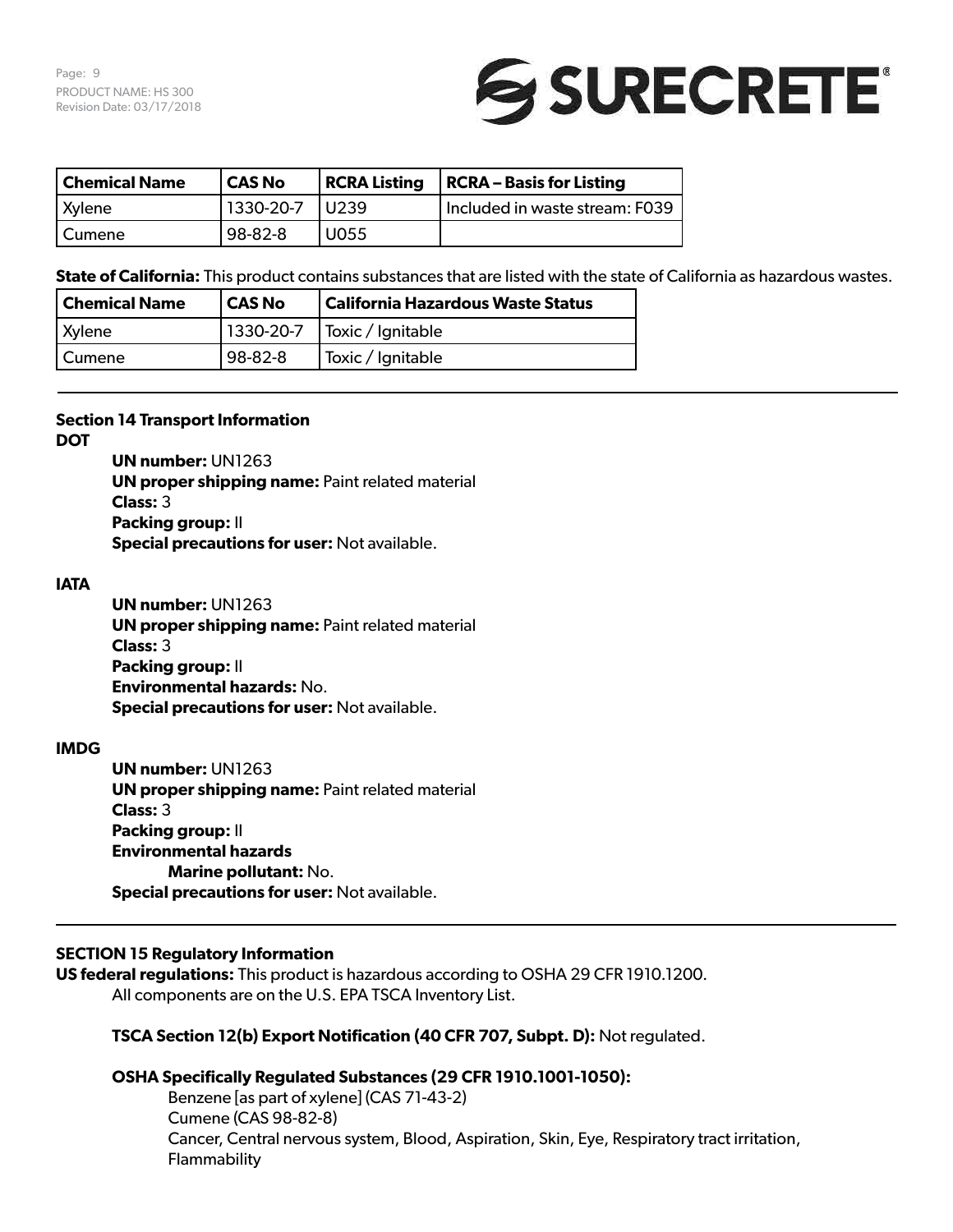

### **CERCLA Hazardous Substance List (40 CFR 302.4):**

Xylene (CAS 1330-20-7) listed Ethylbenzene (CAS 100-41-4) listed Cumene (CAS 98-82-8) listed

# **Superfund Amendments and Reauthorization Act of 1986 (SARA)**

**Hazard Categories:** Immediate Hazard - Yes Delayed Hazard - Yes Fire Hazard - Yes Pressure Hazard - No Reactivity Hazard - No

**SARA 302 Extremely hazardous substance:** Not listed. **SARA 311/312 Hazardous chemical:** No. **SARA 313 (TRI reporting):** Xylene CAS 1330-20-7 Ethylbenzene (CAS 100-41-4) Cumene (CAS 98-82-8)

Pseudocumene (1,2,4-Trimethylbenzene) (CAS 95-63-6)

# **Clean Air Act (CAA) Section 112 Hazardous Air Pollutants (HAPs) List:**

Xylene (CAS 1330-20-7) Ethylbenzene (CAS 100-41-4) **Clean Air Act (CAA) Section 112(r) Accidental Release Prevention (40 CFR 68.130):** Not regulated.

**Clean Water Act (CWA) Section 112(r) (40 CFR68.130):** Hazardous substance, Priority and Toxic pollutant. **Safe Drinking Water Act (SDWA):** 0 mg/l 0.005 mg/l

# **US state regulations**

# **US. Massachusetts RTK - Substance List:**

Xylene (CAS 1330-20-7) Benzene (CAS 71-43-2) Ethylbenzene (CAS 100-41-4)

# **US. New Jersey Worker and Community Right-to-Know Act:**

Xylene (CAS 1330-20-7) Benzene (CAS 71-43-2) Ethylbenzene (CAS 100-41-4) Toluene (CAS 108-88-3) Cumene (CAS 98-82-8) Pseudocumene (1,2,4-Trimethylbenzene) (CAS 95-63-6)

# **US. Pennsylvania Worker and Community Right-to-Know Law:**

Xylene (CAS 1330-20-7) Benzene (CAS 71-43-2) Ethylbenzene (CAS 100-41-4) Toluene (CAS 108-88-3) Cumene (CAS 98-82-8) Pseudocumene (1,2,4-Trimethylbenzene) (CAS 95-63-6)